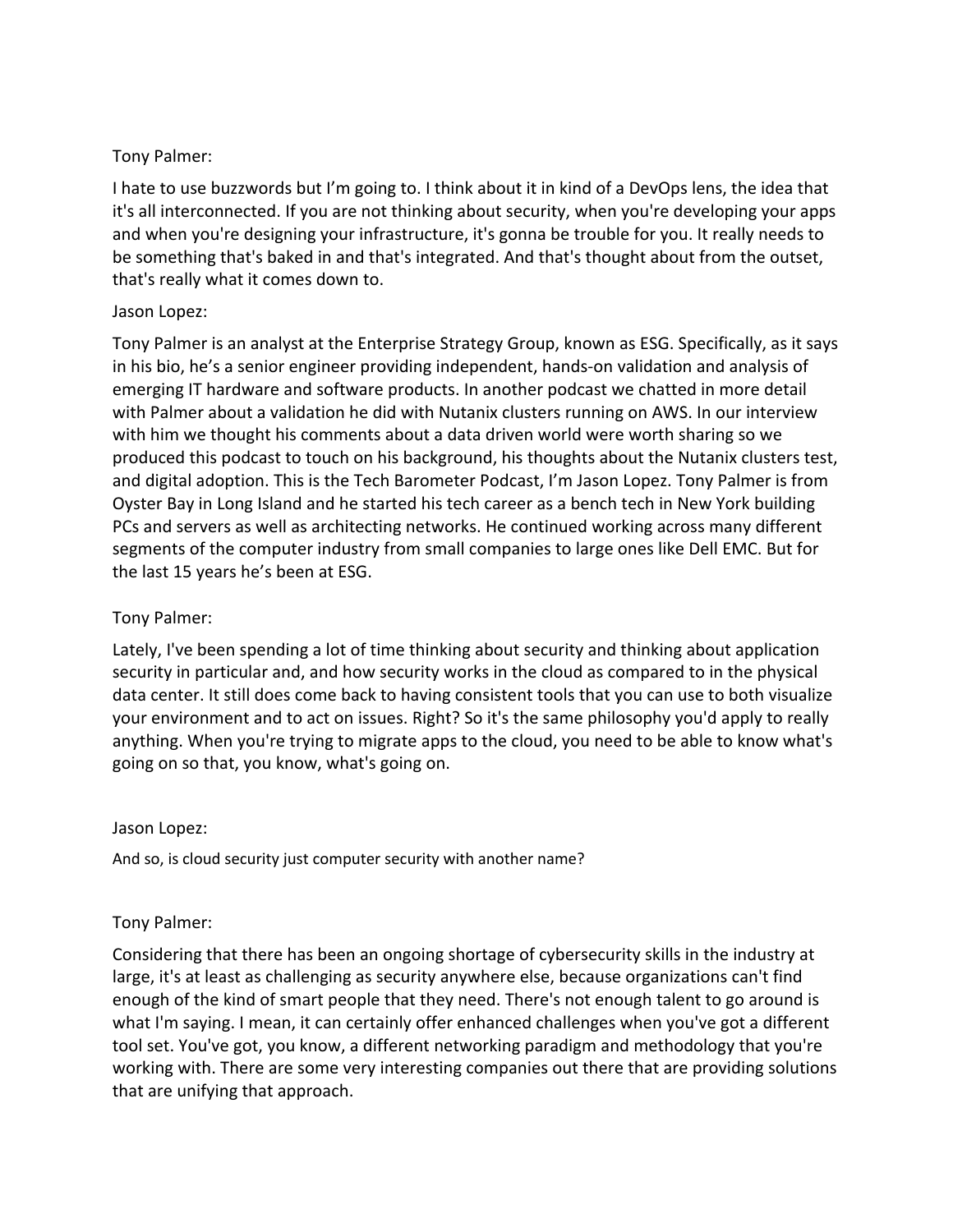#### Jason Lopez:

What's going on, in a more philosophical light, as cloud adoption increases in the world, is it no longer merely a fancy name for remote computing? Or is it, arguably, a sort of OS?

#### Tony Palmer:

In one form or another, this kind of stuff has been around for a very long time. They said the same thing about virtualization, right? Oh, mainframes have been able to do that forever. When air was first bouncing around. However, like what happened with virtualization what's happening to the cloud is it's maturing and that maturation is rapidly accelerating. Now, what we're finding is it's really becoming a viable place for your business to live. And smart organizations are working toward a true hybrid cloud environment, right? Where they have complete app mobility and complete mobility of their data, or rather avoiding mobility of their data at all, by keeping it in both places so that their business can run anywhere. Anytime you can get access to them anywhere, anytime that's one of the major promises of the cloud. And I think that we've made a tremendous amount of problem us to get us there

### Jason Lopez:

Enterprise Strategy Group does research and validation, and provides advisory services in the tech world on a broad range of segments from cybersecurity to converged infrastructure. When Palmer started 15 years ago it was known as ESG Lab. But because there was no physical laborotory, "lab" was eventually dropped.

# Tony Palmer:

Our lab is virtual.

#### Jason Lopez:

Palmer's virtual lab looked at how a typical organization would fare running Nutanix Cloud Clusters, and showed some dramatic improvements in deployment times and lowering costs.

#### Tony Palmer:

What is lovely about a cloud solution was, do done remotely. So there were clusters deployed in Amazon test that from anywhere. And also what that means is anyone can duplicate the results that we found here. Anyone can set up exactly the same cluster and run it and really validate almost everything that's in the report.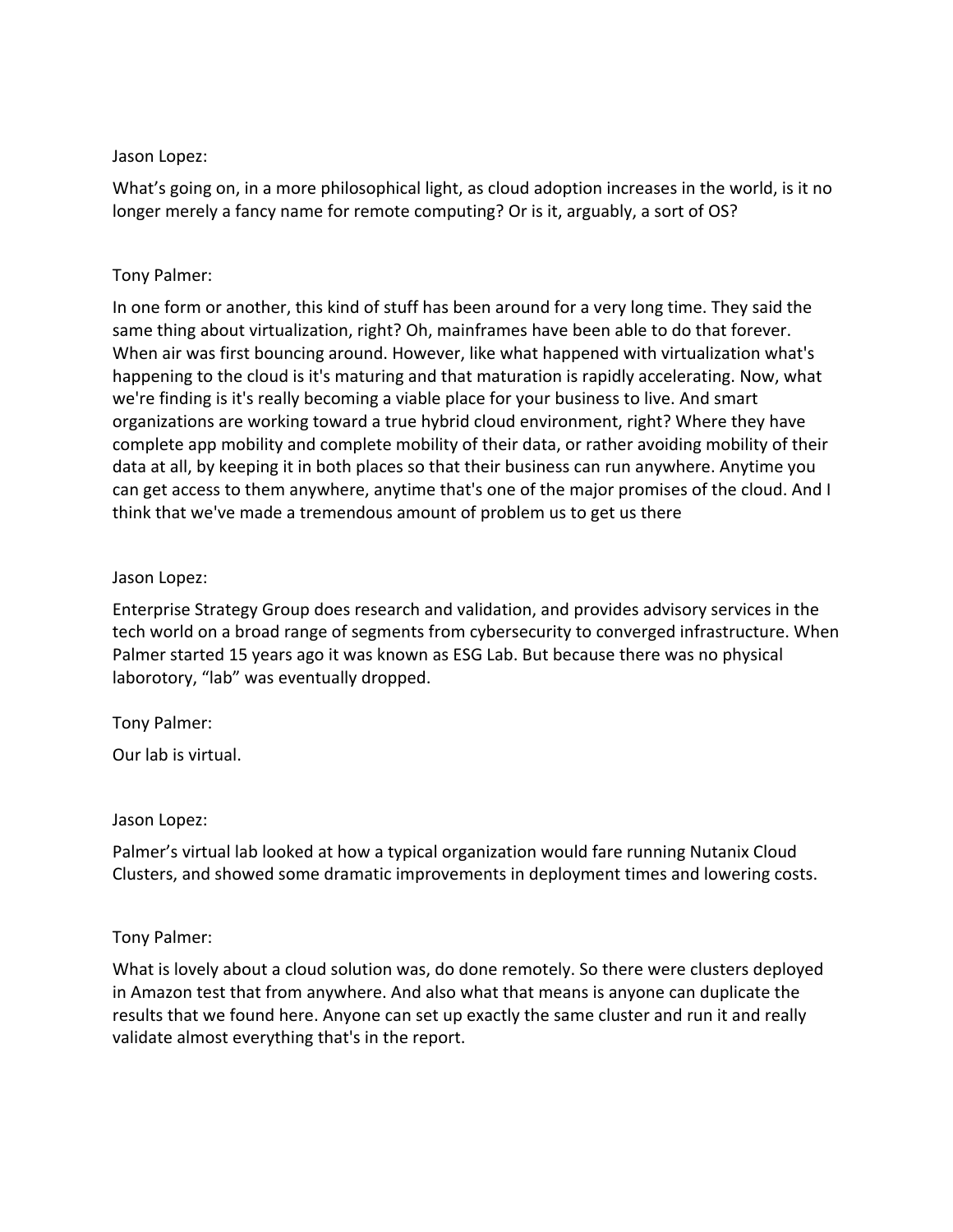### Jason Lopez:

The ESG report is entitled Evaluating Clusters for Hybrid Multicloud Environments. Palmer says it shows major performance gains with IT installs of Nutanix clusters. And that is a reflection of a digital transformation happening in many verticals where data is becoming a business driver. Some of those verticals are massive and have yet to fully make a digital transition, such as health care.

## Tony Palmer:

What's going to be possible when these behemoths actually start really working with their data. What is that going to open up? What is that going to unlock in terms of research opportunities and it's really kind of mind blowing, the potential that's there. The main thing they have to be really careful of, of course, is security and compliance with how they manage that data, dealing with HIPAA and GDPR. Being able to find useful applications for that data while making sure that it's in fact secure is going to be key. And so not to compromise their own agility as it were.

#### Jason Lopez:

Another interesting case where an industry seems to be flying under the radar when it comes to IT adoption is agriculture. But the reality is ag tech has been a thing since the late 1800s. The dance agriculture and information technology does has much to do with the fact that farms aren't in the business of innovation, or put another way, failing fast isn't a viable business model. They need innovations to be proven before being put into the field. Still, ag tech is one of the most active industries of data driven technology innovation and adoption.

#### Tony Palmer:

There are a lot of really big problems to be solved. Harnessing all that data and actually applying some intelligence to it is going to be hugely important, as far as increasing crop yields without doing more damage to the soil, and also hopefully not harming the ecosystem while you do it, which is a much more complicated problem. It's all huge.

#### Jason Lopez:

Palmer points out that no matter what industries you look at, data is becoming the force that drives business.

#### Tony Palmer:

So we asked companies across industries about their business. What is your business? And to what extent is data a part of your business? So what we found was there's a little more than one in five, say data is completely our business. It's a digital product or service, right? And then there was a bigger chunk of that who said, well, data is a major part of our business, but we